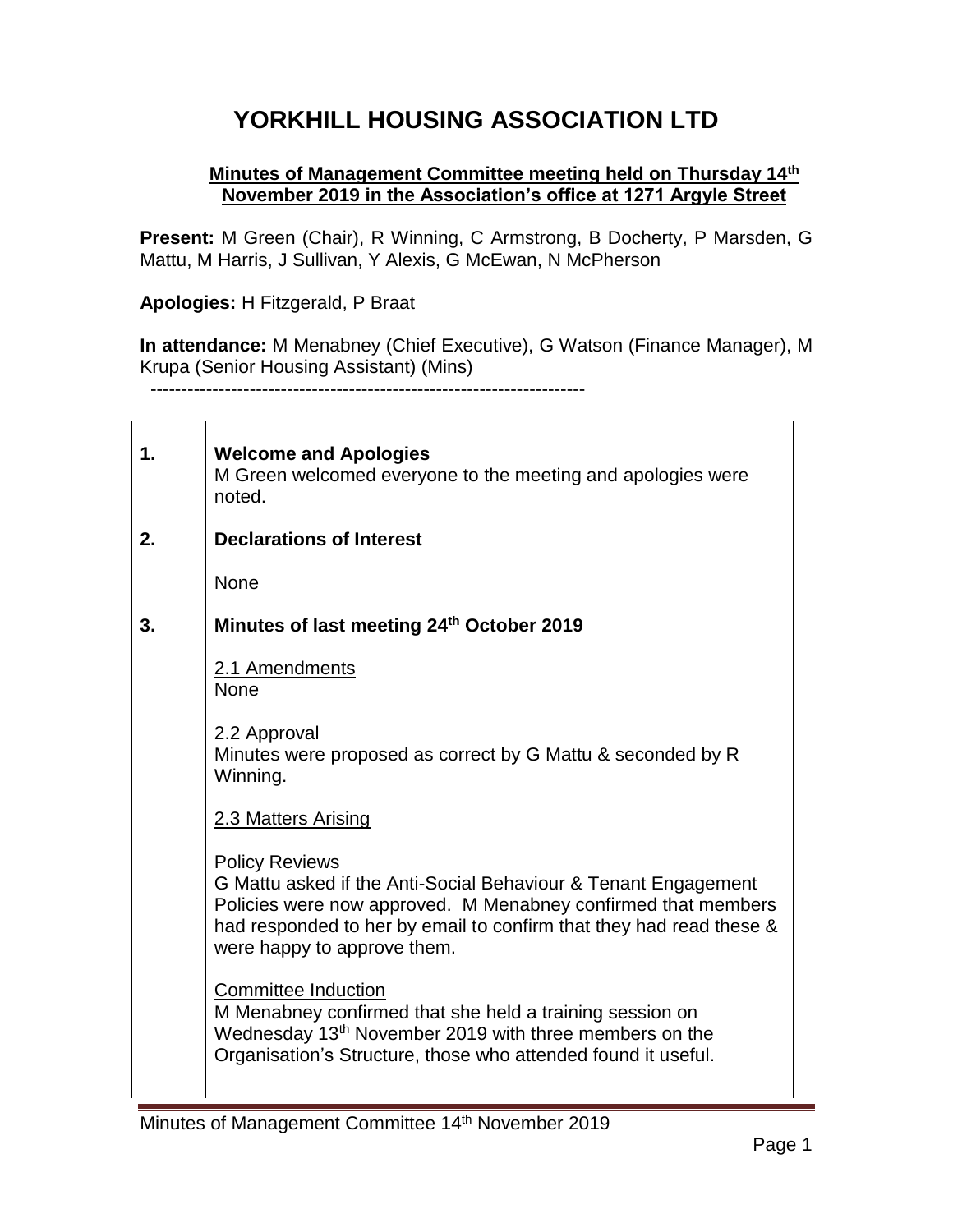| 4. | <b>Reports from Sub Committees</b>                                                                                                                                                                                                                                                                                         |  |
|----|----------------------------------------------------------------------------------------------------------------------------------------------------------------------------------------------------------------------------------------------------------------------------------------------------------------------------|--|
|    | 4.1 Services (Property Services) 31 <sup>st</sup> October 2019<br>G Mattu discussed the summary report on the Property Services Sub<br>Committee.<br>He advised that the meeting mainly discussed the Q2 performance<br>reports, there were no areas of concerned highlighted.                                             |  |
|    | Members discussed renewing the Avian Pest Control Contract.                                                                                                                                                                                                                                                                |  |
|    | Members agreed that this method had proved successful over the<br>last three years and agreed that it should be continued. Members<br>asked if staff could investigate if other contractors were available<br>before they approved the renewal of the contract with the current<br>contractor.                             |  |
|    | M Menabney provided a verbal update following the owners<br>meetings that P Hollinsworth had held today with owners from 1287-<br>1321 Argyle Street.                                                                                                                                                                      |  |
|    | Owners in the four blocks have agreed to proceed with the Hammer<br>Testing, costs are approximately £3500 per block.                                                                                                                                                                                                      |  |
|    | The commercial properties at two of these blocks have the same<br>owner, these properties carry a significant disproportionate share.<br>The owner has expressed interest in having the title deed re-written,<br>however this would require 100% agreement.                                                               |  |
|    | The owner is going to pursue this with other owners in the block.<br>This would be a strategic decision to be taken by Management<br>Committee. The Association has had the benefit of small shares for<br>the last 40 years and members agreed in principle it is only right that<br>we give this proposal consideration. |  |
|    | 4.2 Governance and Finance 7th November 2019.<br>M Green discussed the summary report on the Governance and<br>Finance Sub Committee.                                                                                                                                                                                      |  |
|    | The meeting discussed the Quarterly Reports on the Management<br>Accounts, Training, Covenant Compliance, Credit Card Usage and<br>Staff Absence.                                                                                                                                                                          |  |
|    | Members discussed the Rent Setting Policy, which needs to be fully<br>ratified by this evenings meeting.                                                                                                                                                                                                                   |  |
|    | Members ratified the Rent Setting Policy.                                                                                                                                                                                                                                                                                  |  |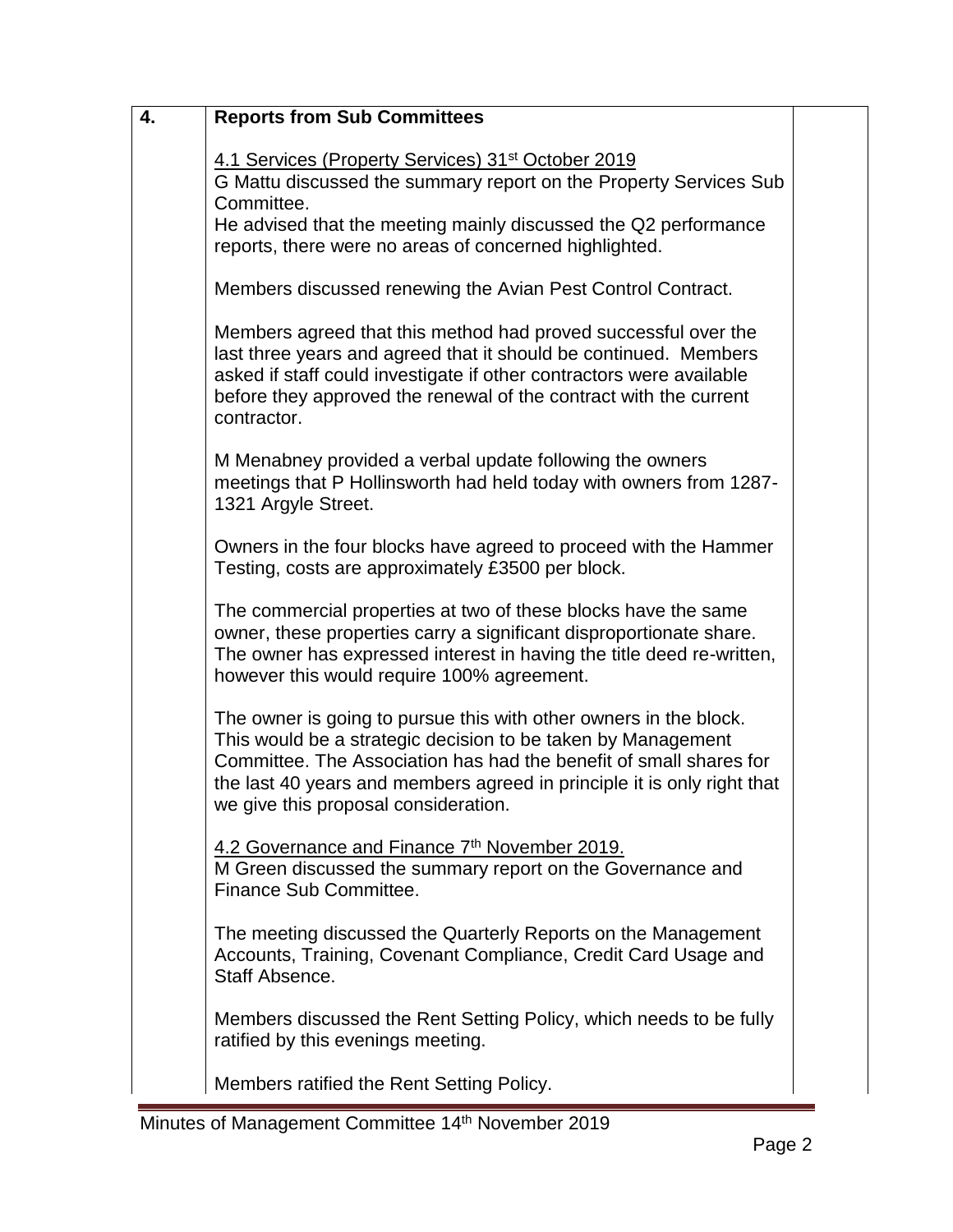|    | Eamonn Connelly from EVH will attend the meeting on 5 <sup>th</sup> December<br>2019 to discuss the Pension Options.                                                                                                                                                                                                                                                                                                 |  |
|----|----------------------------------------------------------------------------------------------------------------------------------------------------------------------------------------------------------------------------------------------------------------------------------------------------------------------------------------------------------------------------------------------------------------------|--|
| 5. | <b>Review of IT Systems: Briefing for Consultants</b><br>G Watson discussed his report on the tender brief for IT Consultants.                                                                                                                                                                                                                                                                                       |  |
|    | The consultant will look at the prospect of a new Housing Software<br>System to replace Kypera Hometeam/Financials and also look at<br>replacing the current hardware.                                                                                                                                                                                                                                               |  |
|    | N McPherson advised that we should be wary of ruling out staying<br>with Kypera, as moving to a new system is very expensive and also<br>time consuming, wheras we could stay with Kypera and improve the<br>system to meet our needs.                                                                                                                                                                               |  |
|    | G Watson advised that staff use a mixture of PC's and also Thin<br>Clients. N McPherson advised that in his experience Thin Clients<br>are not good. M Menabney advised that the Thin Clients are not<br>popular amongst the staff that use them, and we will be looking at<br>other options as part of this consultancy process. N McPherson<br>agreed to assist staff review any proposals made by the consultant. |  |
|    | Members approved the tender exercise to appoint an IT consultant.                                                                                                                                                                                                                                                                                                                                                    |  |
| 6. | <b>Risk Management</b>                                                                                                                                                                                                                                                                                                                                                                                               |  |
|    | 6.1 Risk Review Schedule 2019 - 20<br>M Menabney discussed her report on the Risk Register Review<br>Schedule, she advised that each register would go to the most<br>appropriate sub-committee or full Management Committee to catch<br>up. Risk Registers should be approved annually and where possible<br>the schedule is set so that no meeting discusses more than one.                                        |  |
|    | Members approved the review schedule.                                                                                                                                                                                                                                                                                                                                                                                |  |
|    |                                                                                                                                                                                                                                                                                                                                                                                                                      |  |
|    | 6.2 Risk Register Update: GDPR<br>M Menabney discussed the GDPR Risk Register prepared by S<br>Pattison.                                                                                                                                                                                                                                                                                                             |  |
|    | Members noted the contents of the GDPR Risk Register                                                                                                                                                                                                                                                                                                                                                                 |  |
| 7. | 2019-20 Budget Review<br>G Watson discussed this year's budget review.                                                                                                                                                                                                                                                                                                                                               |  |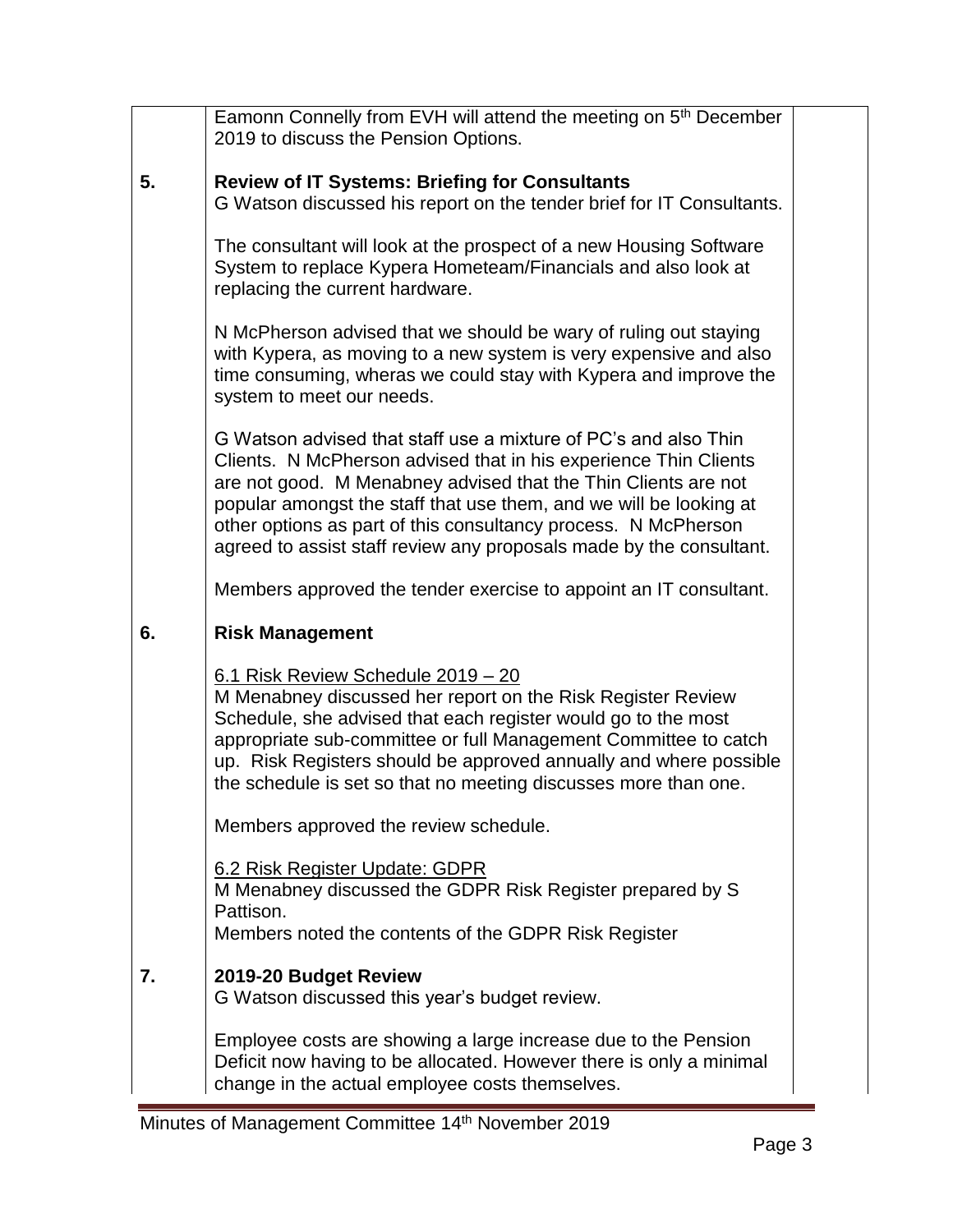|    | Consultancy budget has been increased to take account of the fees<br>for the proposed IT Consultant.                                                                                                                                                                                                                                                                |  |
|----|---------------------------------------------------------------------------------------------------------------------------------------------------------------------------------------------------------------------------------------------------------------------------------------------------------------------------------------------------------------------|--|
|    | G Watson discussed the Triodos Loan Covenant Report, the report<br>confirms that we are fully compliant with all Loan Covenants.                                                                                                                                                                                                                                    |  |
|    | Members discussed and approved this year's Budget Review                                                                                                                                                                                                                                                                                                            |  |
| 8. | 2020 – 2021 Rent Increase and Consultation<br>Members discussed the report on the rent consultation proposal and<br>commented on the proposed documents as follows:                                                                                                                                                                                                 |  |
|    | headings on the pie chart could be re-worded to be clearer,<br>$\blacksquare$<br>i.e. Management Costs are a mixture of Office Overheads and<br>Staff Costs. Component Replacement is new Kitchens etc.                                                                                                                                                             |  |
|    | colours could be clearer on the chart as there are currently<br>three different shades of blue.                                                                                                                                                                                                                                                                     |  |
|    | other Housing Associations should be named                                                                                                                                                                                                                                                                                                                          |  |
|    | colours to be removed from rent comparison chart as this<br>could be confusing.                                                                                                                                                                                                                                                                                     |  |
|    | wording of the third paragraph of the letter to say "Last year<br>Yorkhill Residents enjoyed the lowest increase in the West<br>End of Glasgow".                                                                                                                                                                                                                    |  |
|    | Members approved the consultation documents subject to these<br>minor changes.                                                                                                                                                                                                                                                                                      |  |
| 9. | 2019 – 20 Management Committee Appraisal.<br>M Menabney discussed P Hollinsworth's report on the Committee<br>Appraisal, the programme is very similar to previous years. Share<br>are yet to confirm which member of staff will be carrying out the<br>appraisals. Share will attend the February Management Committee<br>to observe members as in previous years. |  |
|    | M Menabney reminded members that one of the comments that<br>came out of last year's report was that members often undervalued<br>themselves and members should bear this in mind when completing<br>this year's self-assessment questionnaire.                                                                                                                     |  |
|    | Members approved the timeline for the Appraisal Process.                                                                                                                                                                                                                                                                                                            |  |
|    |                                                                                                                                                                                                                                                                                                                                                                     |  |

÷.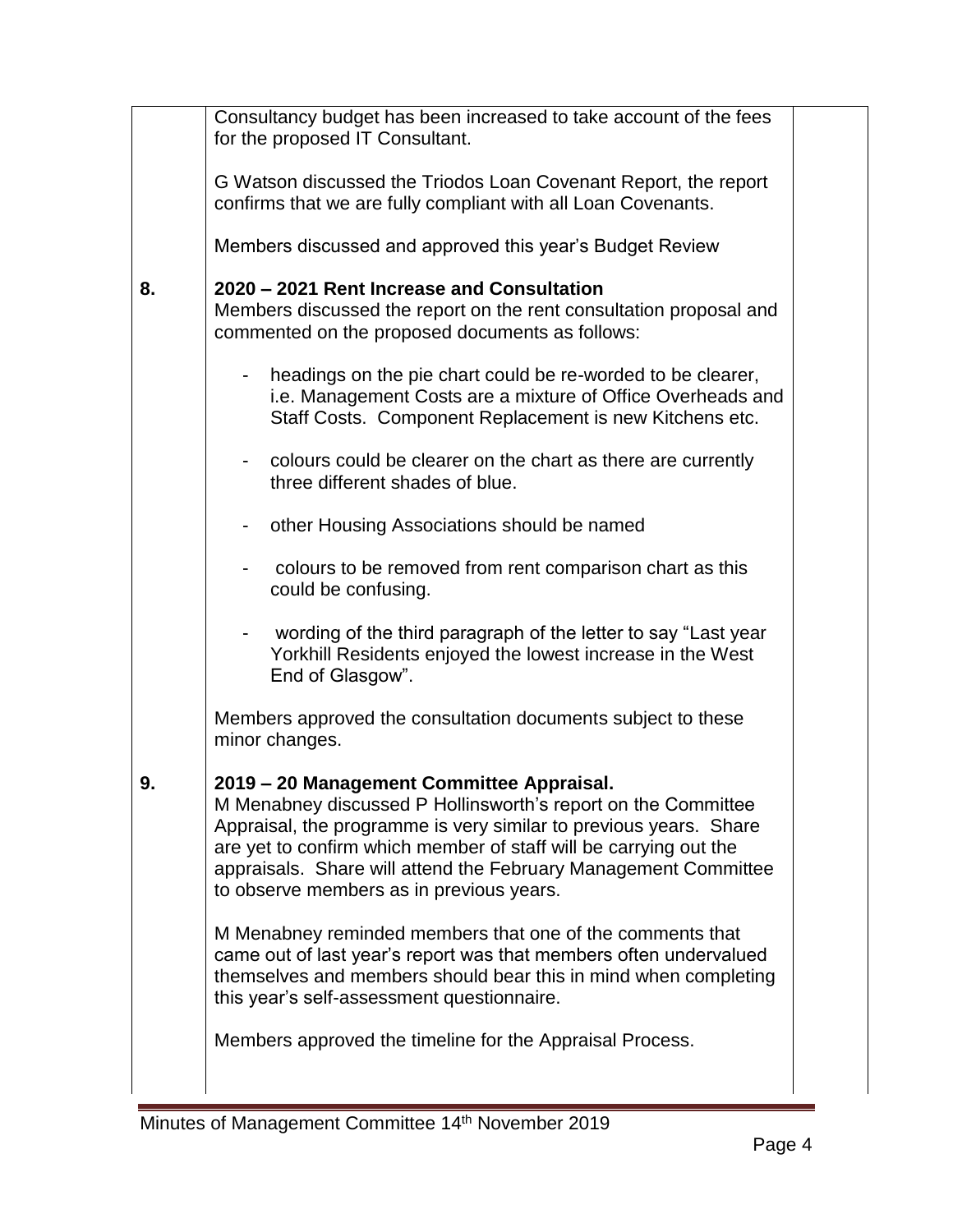| 10. | <b>Review of Factoring Charges and Commercial Rent</b>                 |  |
|-----|------------------------------------------------------------------------|--|
|     | Members discussed P Hollinsworth's report and agreed with her          |  |
|     | recommendation in Option 2, to increase all owners' fees by £5 per     |  |
|     | annum and the commercial rent at RPI as at October 2019.               |  |
|     |                                                                        |  |
|     | They agreed with the proposal to keeps floats at the same and also     |  |
|     | increase the weekly fire alarm testing fee.                            |  |
|     |                                                                        |  |
|     | Members also agreed with the proposal to increase the sales admin      |  |
|     | fee, however members also questioned if the fee was too low &          |  |
|     | requested that for next year we ask other RSLs what they charge.       |  |
|     |                                                                        |  |
| 11. | <b>Strategic Review Weekend Arrangements</b>                           |  |
|     | M Menabney confirmed to members that they should be at the             |  |
|     | Radisson for 9:30am for a 10am start. Breakfast rolls and a hot        |  |
|     | lunch will be served. It is planned to finish at 4pm.                  |  |
|     |                                                                        |  |
| 12. | <b>Membership Applications / Cancellations</b>                         |  |
|     |                                                                        |  |
|     | <b>Applications</b>                                                    |  |
|     | <b>None</b>                                                            |  |
|     | Cancellations                                                          |  |
|     | <b>None</b>                                                            |  |
|     |                                                                        |  |
| 13. | <b>Report from GWSF</b>                                                |  |
|     | <b>None</b>                                                            |  |
|     |                                                                        |  |
| 14. | <b>Report from SFHA</b>                                                |  |
|     | None                                                                   |  |
|     |                                                                        |  |
| 15. | <b>Report from EVH</b>                                                 |  |
|     | B Docherty advised that he recently went on a visit to the Jelly Piece |  |
|     | Club in Castlemilk and found it interesting.                           |  |
|     |                                                                        |  |
|     | G Watson advised that now the CPI figures were known for October       |  |
|     | the staff salary increase was confirmed as this is the second year of  |  |
|     | a three year deal.                                                     |  |
| 16. |                                                                        |  |
|     | <b>AOCB &amp; Date of Next Meeting</b>                                 |  |
|     | <b>Services Sub Committee</b>                                          |  |
|     | M Menabney asked if any members who are not currently serving on       |  |
|     | the Services Sub Committee would be interested in joining to try and   |  |
|     | even up the numbers and avoid inquorate meetings. R Winning            |  |
|     | confirmed that he would be happy to join.                              |  |
|     |                                                                        |  |